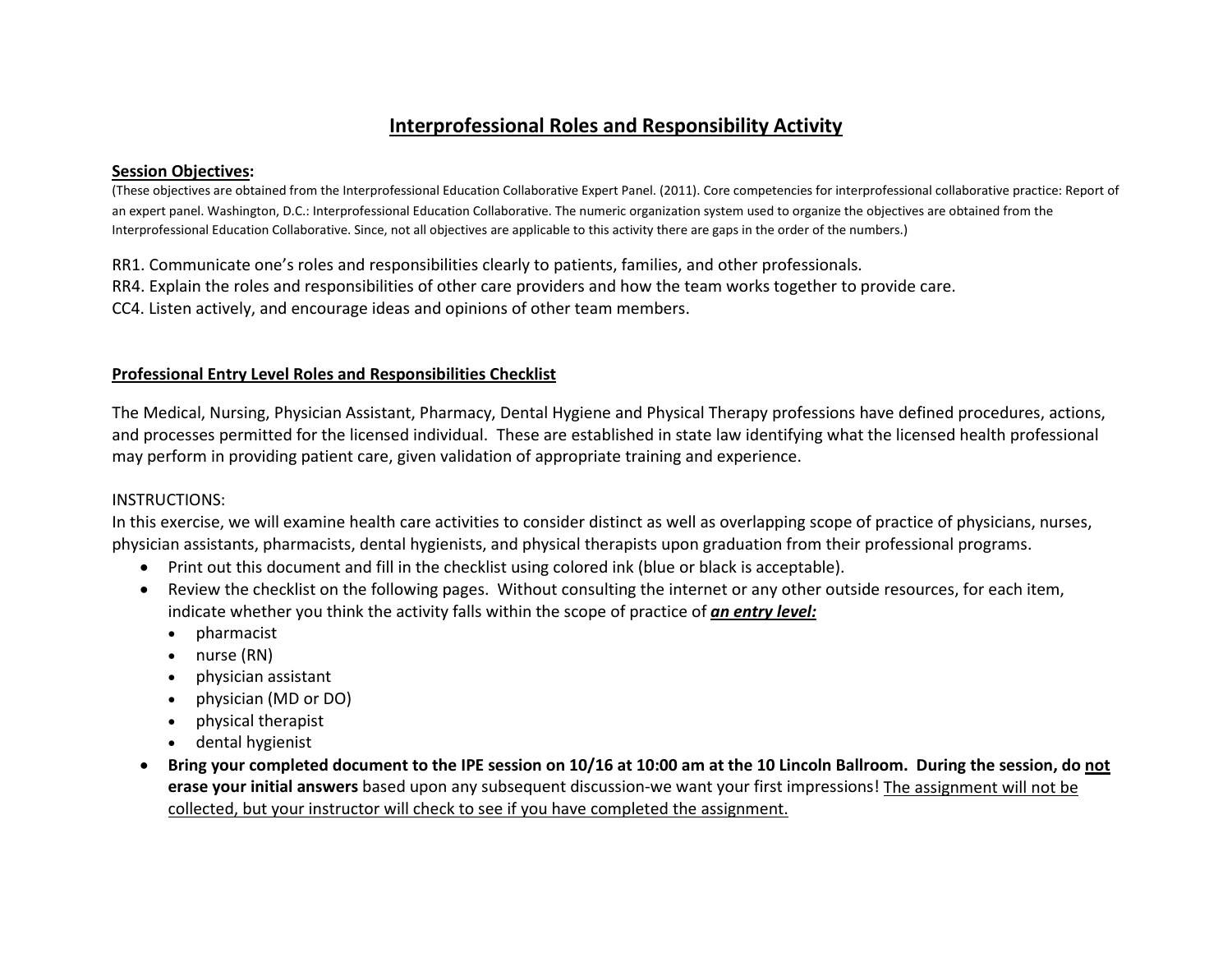## **IPEP Interprofessional Education and Practice**

Professional Entry Level Roles and Responsibility Checklist – fill in "YES" in the corresponding column if you believe the item is applicable to the health professional (no marking is necessary if you believe the answer is "no".)

|              | Task                                                                   | Pharmacist | Physician<br>Assistant | <b>Nursing</b><br>(RN) | Dental<br>Hygienist | Physician | Physical<br>Therapist |
|--------------|------------------------------------------------------------------------|------------|------------------------|------------------------|---------------------|-----------|-----------------------|
| $\mathbf{1}$ | Obtain patient health history                                          |            |                        |                        |                     |           |                       |
| 2            | Participate in patient centered medical rounds                         |            |                        |                        |                     |           |                       |
| 3            | Communicate patient orders and status during transfer of<br>care       |            |                        |                        |                     |           |                       |
| 4            | Reconcile home and hospital medications                                |            |                        |                        |                     |           |                       |
| 5            | Counsel patients about medications                                     |            |                        |                        |                     |           |                       |
| 6            | Perform a component of the physical exam such as taking<br>vital signs |            |                        |                        |                     |           |                       |
| 7            | Identify cardiac rhythms                                               |            |                        |                        |                     |           |                       |
| 8            | Can order clinical imaging, lab work and other diagnostic<br>tests     |            |                        |                        |                     |           |                       |
| 9            | Prescribe Schedule II to Schedule V controlled substances              |            |                        |                        |                     |           |                       |
| 10           | Evaluate appropriateness of drug regimen for a given patient           |            |                        |                        |                     |           |                       |
| 11           | <b>Administer medications</b>                                          |            |                        |                        |                     |           |                       |
| 12           | Administer immunizations                                               |            |                        |                        |                     |           |                       |
| 13           | Refer patient problems to appropriate professional                     |            |                        |                        |                     |           |                       |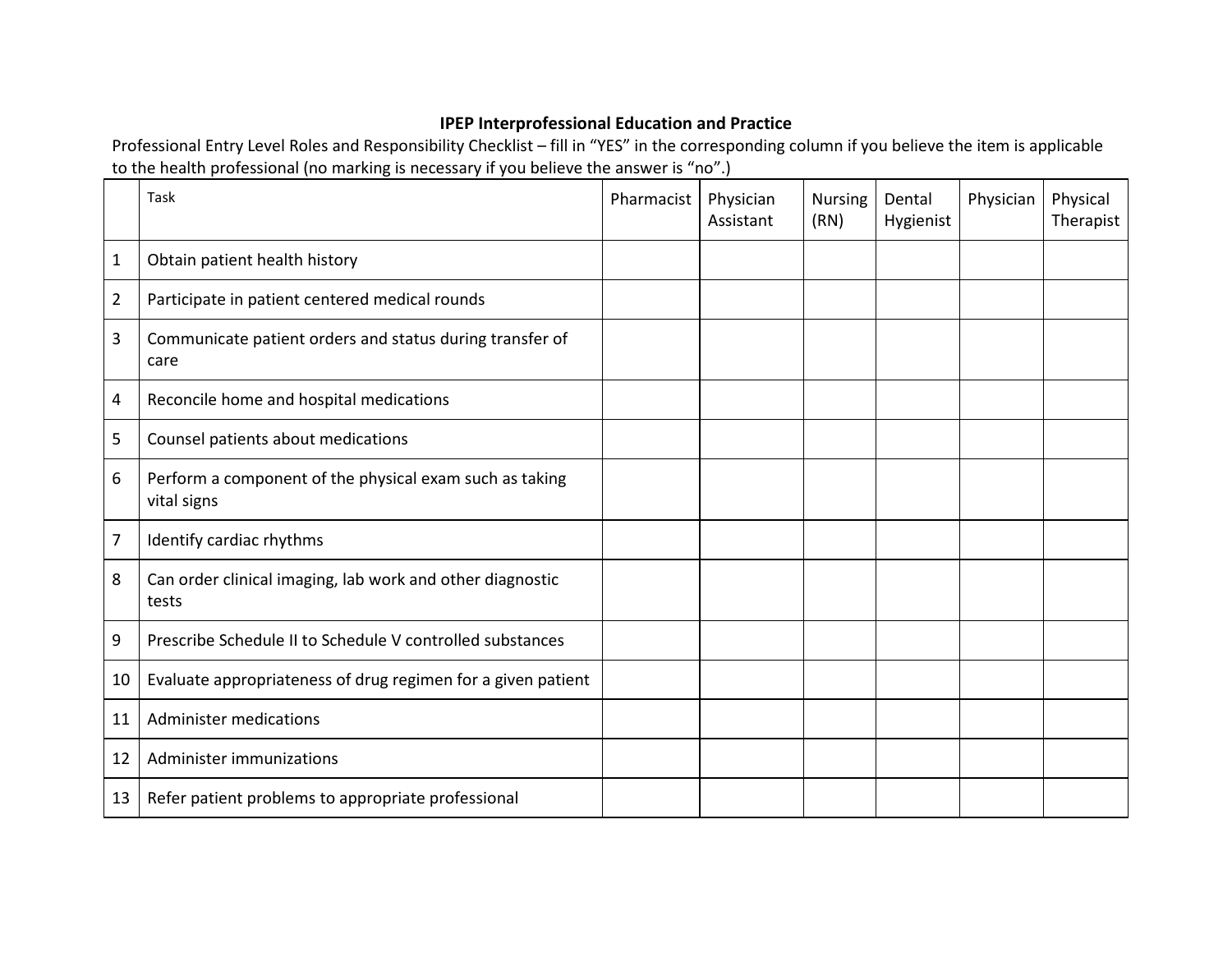|    | Task                                                                                                                                                                     | Pharmacist | Physician<br>Assistant | <b>Nursing</b><br>(RN) | Dental<br>Hygienist | Physician | Physical<br>Therapist |
|----|--------------------------------------------------------------------------------------------------------------------------------------------------------------------------|------------|------------------------|------------------------|---------------------|-----------|-----------------------|
| 14 | Required Bachelor's level for entry level practice within the<br><b>United States</b>                                                                                    |            |                        |                        |                     |           |                       |
| 15 | Required Master's level for entry level practice within the<br><b>United States</b>                                                                                      |            |                        |                        |                     |           |                       |
| 16 | Required Doctorate for entry level practice within the United<br><b>States</b>                                                                                           |            |                        |                        |                     |           |                       |
| 17 | Change area of practice within profession without returning<br>to school or residency training                                                                           |            |                        |                        |                     |           |                       |
| 18 | Able to care for patients across the life-span from infancy<br>through palliative care and end of life                                                                   |            |                        |                        |                     |           |                       |
| 19 | Able to make recommendations for a patient's plan of care<br>without a physician referral                                                                                |            |                        |                        |                     |           |                       |
| 20 | Counsel patients about integrating self-care into activities of<br>daily living including symptom management and health<br>maintenance (smoking cessation / weight loss) |            |                        |                        |                     |           |                       |
| 21 | Identify atypical oral and/or temporomandibular joint<br>dysfunctions                                                                                                    |            |                        |                        |                     |           |                       |
| 22 | Treat atypical oral and/or temporomandibular joint<br>dysfunctions                                                                                                       |            |                        |                        |                     |           |                       |
| 23 | Able to make recommendations for a patient's plan of care<br>for a patient with bladder dysfunction                                                                      |            |                        |                        |                     |           |                       |